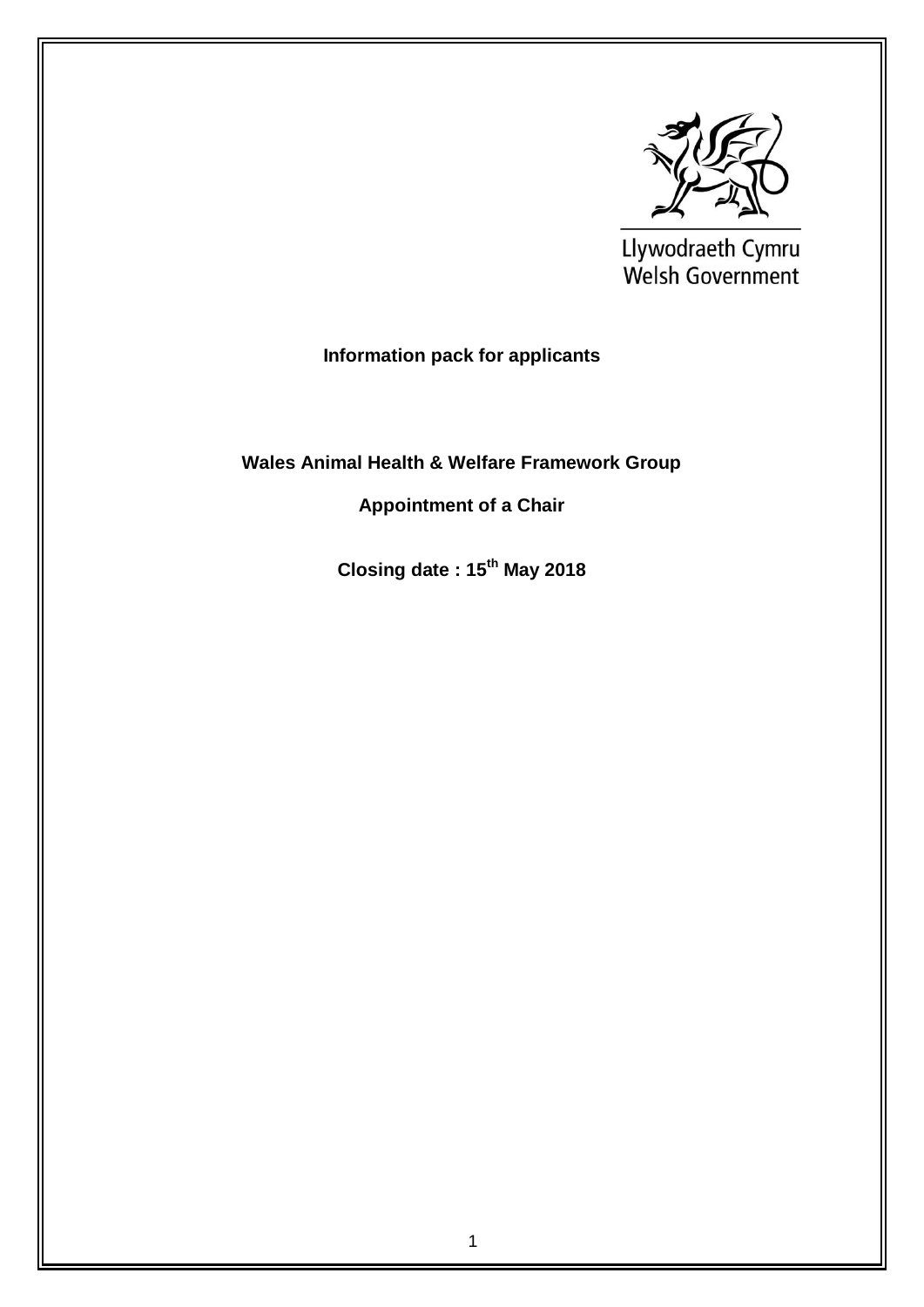**Contents**

**Making an Application**

**Annex A: The role of Chair / Member** 

**Annex B: The role and responsibilities of Wales Animal Health & Welfare Framework Group**

**Annex C: The selection process**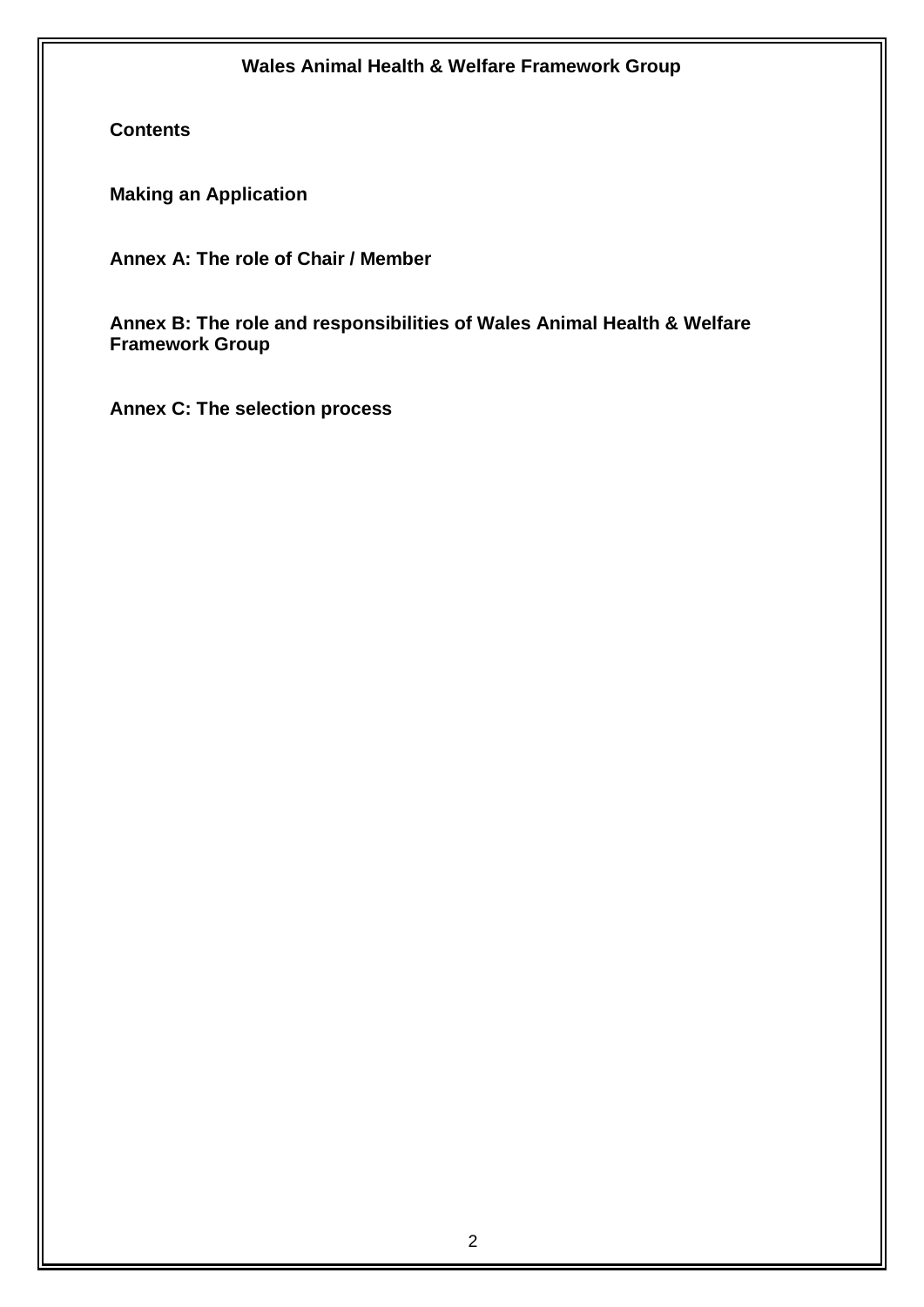#### **Making an application**

Thank you for your interest in the appointment of a chair to the Wales Animal Health & Welfare Framework Group (WAHWFG). The new chair is a pivotal role that will ensure that there is a recognised link between the Welsh Government, livestock keepers, other animal owners and industry representatives, covering the whole spectrum of animal health & welfare issues.

The attached annexes provide details on the role of the chair and the person specification, the role and responsibilities of WAHWFG and the selection process.

To make an application please visit the Welsh Government public appointment website here [https://cymru-wales.tal.net/vx/lang-en-GB/mobile-0/appcentre-3/brand-](https://cymru-wales.tal.net/vx/lang-en-GB/mobile-0/appcentre-3/brand-2/candidate/jobboard/vacancy/7/adv/)[2/candidate/jobboard/vacancy/7/adv/.](https://cymru-wales.tal.net/vx/lang-en-GB/mobile-0/appcentre-3/brand-2/candidate/jobboard/vacancy/7/adv/)

To apply for this role, click on the vacancy and click on 'Apply' at the bottom left hand corner. The first time you apply for a post, you will need to complete a registration form for the Welsh Government's online application system. You will only need to register once, and you will be able to keep yourself updated on the progress of your application, and any other applications you make, via your registered account.

Once you've registered, you'll be able to access the application form. To apply you will need to upload a personal statement and CV to the 'Reasons for applying' section of the online application form.

#### **Personal Statement**

The personal statement is your opportunity to demonstrate how you meet the essential criteria and person specification. For your application to be considered you will need to outline under each heading detailed examples that demonstrate how your knowledge and experience matches the essential criteria, and which describe what your role was in achieving a specific result. Providing separate paragraphs in relation to each criterion is essential and demonstrating how these link to the person specification criteria could be beneficial.

Please limit your response to 300 words for each essential criteria. Your application may be rejected if you exceed this limit.

#### **Curriculum Vitae (CV)**

Please ensure your CV includes brief details of your current or most recent post and the dates you occupied this role. Please identify any past or present Ministerial appointments.

#### **Indicative timetable**

| Closing date: | 15 May 2018     |
|---------------|-----------------|
| Shortlisting: | W/C 21 May 2018 |
| Interviews:   | 6 June 2018     |

#### **Diversity Statement**

The Welsh Government believes that public bodies should have board members who reflect Welsh society - people from all walks of life - to help them understand people's needs and make better decisions. This is why the Welsh Government is encouraging a wide and diverse range of individuals to apply for appointments to public bodies.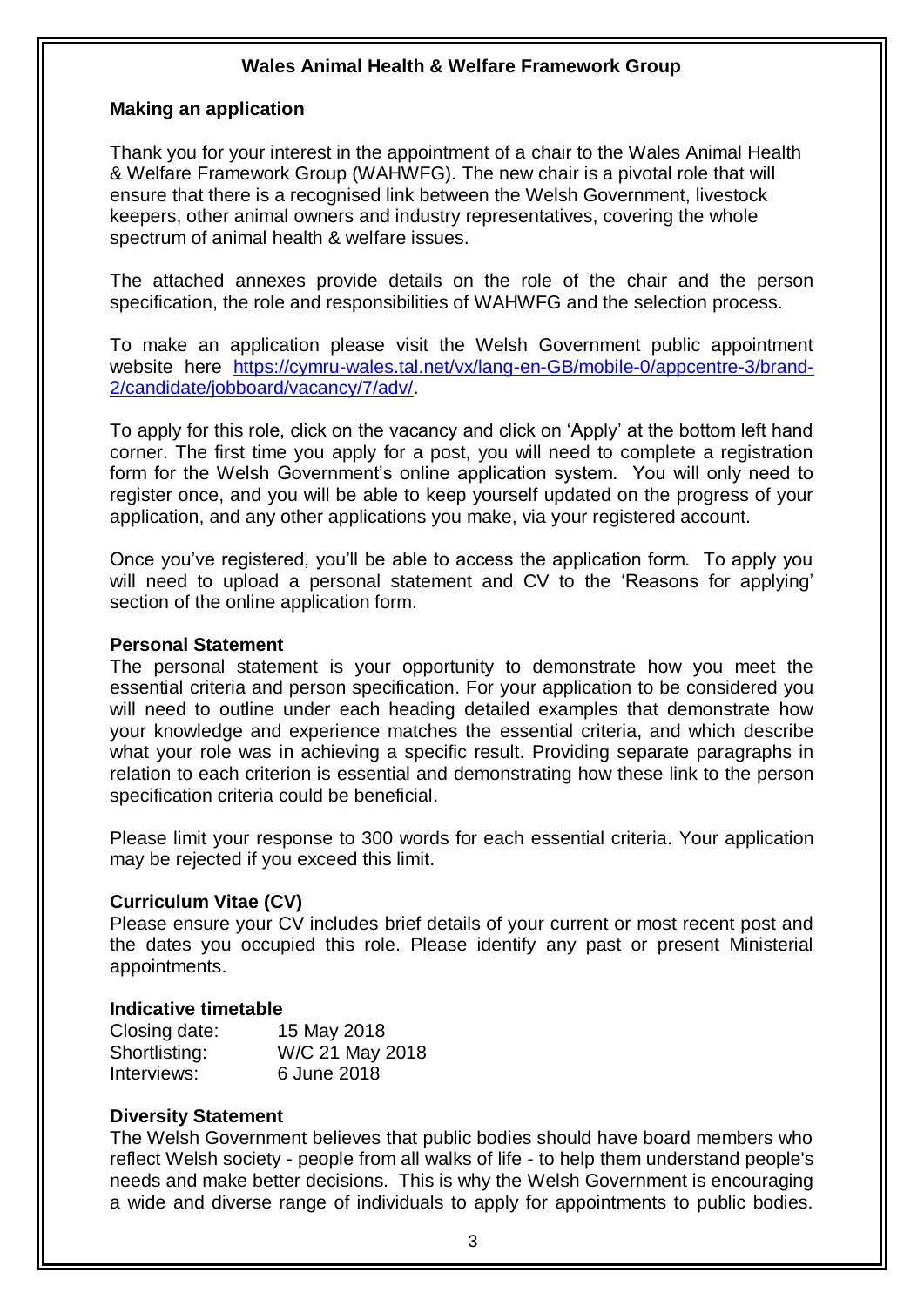Applications are particularly welcome from all under-represented groups including women, people under 30 years of age, black, Asian and minority ethnic people, disabled people, lesbian, gay, bisexual and transgender people.

#### **Guaranteed Interview Scheme - Positive about Disability**

The Welsh Government operates a Positive about Disabled People scheme and welcome applications from people with disabilities. The scheme guarantees an interview to disabled people if they meet the minimum criteria for the post. The application form also enables you to detail any specific needs or equipment that you may need if invited to attend an interview.

#### **Contacts:**

For further information regarding the role of the WAHWFG and the role of Chair please contact: Paul Critchley – Office of the Chief Veterinary Officer Tel: 03000253593 Email: Paul.Critchley@Gov.Wales

If you need any further assistance in applying for this role, please contact [PublicAppointments@gov.wales](mailto:PublicAppointments@gov.wales) / 03000 255454.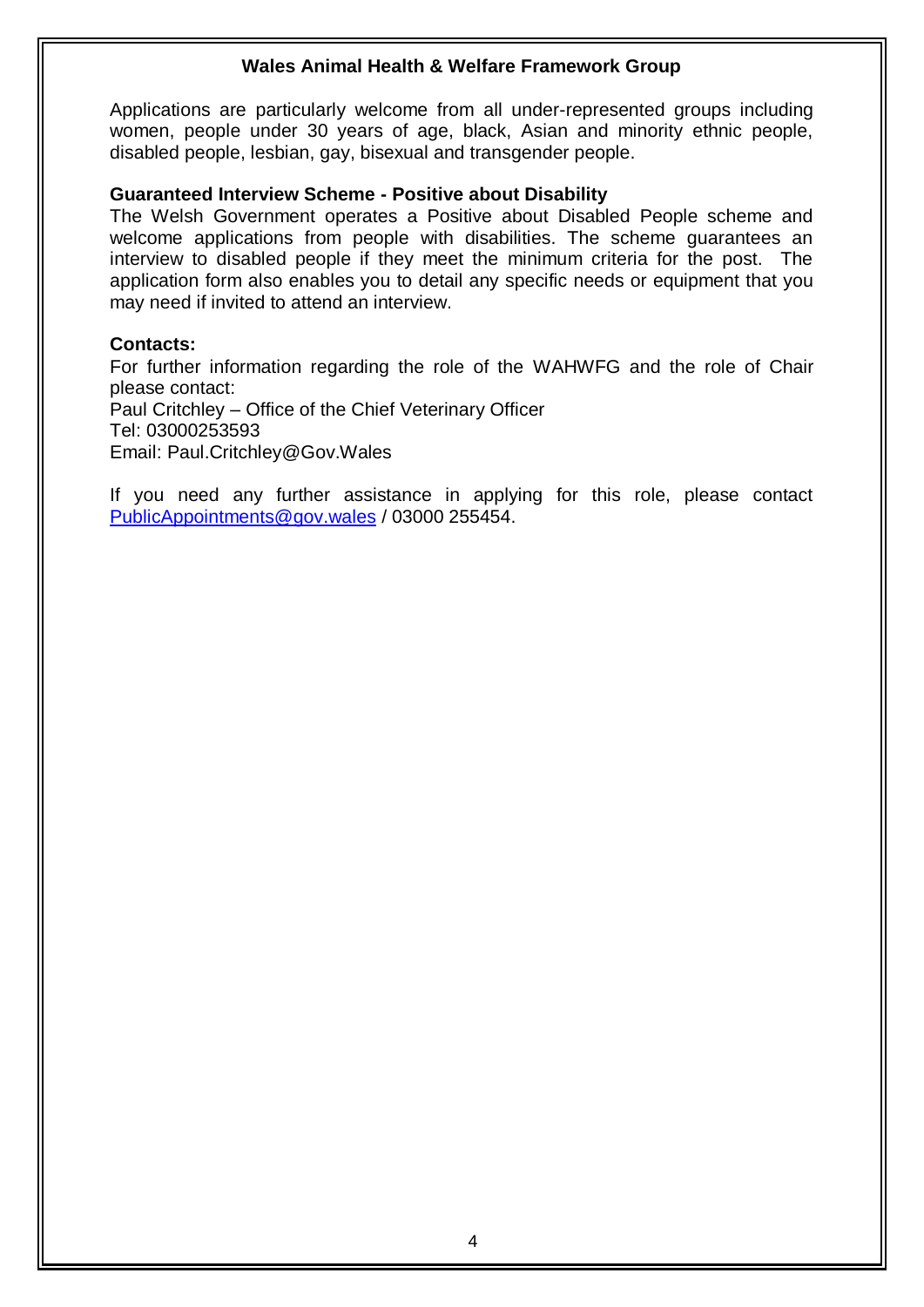**Annex A**

#### **Appointment of a Chair of the Wales Animal Health & Welfare Framework Group**

### **Role description**

- The Chair will work closely with the Chief Veterinary Officer for Wales to deliver the *Wales Animal Health and Welfare Framework*
- Work with the Framework Group and Welsh Government officials to ensure Animal Health and Welfare is taken into account the UK exits the European Union
- Ensure the welfare of both livestock and companion animals remain at the heart of the group's deliberations
- Ensure welfare and disease priorities are agreed by the Framework Group and that pragmatic and attainable objectives are set and reviewed annually
- Ensure work on the agreed disease priorities is taken forward and delivered by individual organisations as well as collaboratively by the Framework Group
- Assisting the Framework Group to establish and maintain appropriate links with stakeholders across Wales and GB, including the Animal Health and Welfare Board for England
- Ensure the Framework Group acts in accordance with the Well Being of Futures Generations (Wales) Act 2015
- Ensure the Framework Group provides strategic guidance and effective challenge to industry
- Ensure the Framework Group is focused on and shares a common vision to meet the groups priorities and objectives
- Represent the Framework Group at appropriate events and meetings
- Represent the views of the Framework Group to Welsh Ministers,
- Ensure key and appropriate issues are discussed by the Framework Group in a timely and effective manner
- Encourage members of the Framework Group to influence and promote high standards of animal health & welfare throughout the whole of Wales
- Agree with the Wales Chief Veterinary Officer for Wales and the Framework Group agendas for meetings
- Approve Framework Group minutes
- Enable all members to make a full contribution to the work of the Framework Group and ensure the group acts as a team
- Raise the profile of the Framework Group and the work being done, under this high profile agenda, effectively and in the public domain

# **Person Specification**

The Chair will demonstrate the following qualities and skills:

- Effective leadership skills that encourage commitment, pace, innovation and flexibility from the Framework Group members
- Commitment to continuously improve the health and welfare of farmed and companion animals in Wales
- Ability to think innovatively, provide constructive challenge where appropriate and support a culture of change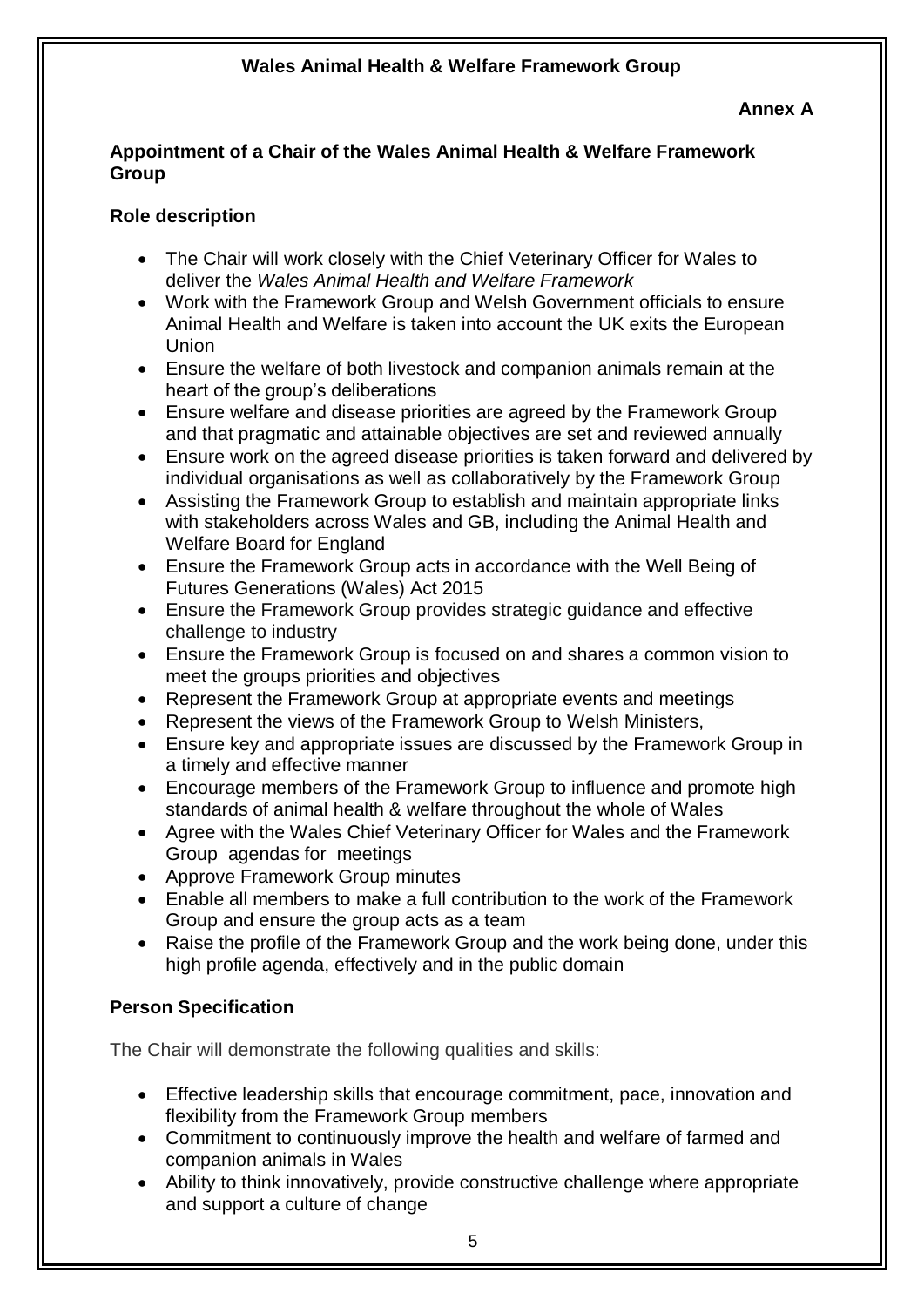- An understanding of the wider Animal Health & Welfare Agenda in Wales. An understand of the livestock industry and companion animal sector
- Excellent influencing and communication skills, including the ability to inspire confidence and build relationships nationally
- The ability to act as an ambassador for the Framework Group; collaborating with key stakeholders, including Ministers, Industry, Farmers and Third Sector **organisations**
- The ability to work well as part of a team

### **Essential Criteria**

- Personal integrity and resilience, demonstrable independence and other attitudes consistent with the expectations of public facing role
- An ability to drive forward a clear strategic vision across a multifaceted industry
- The ability to drive innovation and deliver cultural change and an understanding of how organisations are shaped by a changing environment;
- Significant experience of chairing meetings and events
- A knowledge and understanding of the challenges facing Animal Health in Wales.

### **Welsh Language**

• Non essential

# **Key facts about the post**

Terms of Appointment

 Appointments will be made by The Cabinet Secretary for Energy, Planning & Rural Affairs on behalf of the Welsh Government.

### Duration of Appointment

• The appointment will be for three years.

# Start Date

W/C 25 June 2018

# Time Commitment

• The Chair and members of the Framework Group will be expected to be available to attend four meetings a year. A day should be set aside for each meeting and a further day to prepare prior to each meeting. It is likely there will also be demand led days and it is estimated this could equate to an extra 12 days per year. Therefore, the role will require a minimum time commitment of approximately 20 days per year.

### Location of Meetings

 Framework Group meetings will usually be held in Cardiff, however there may be occasions when attendance at meetings is required elsewhere in the United Kingdom.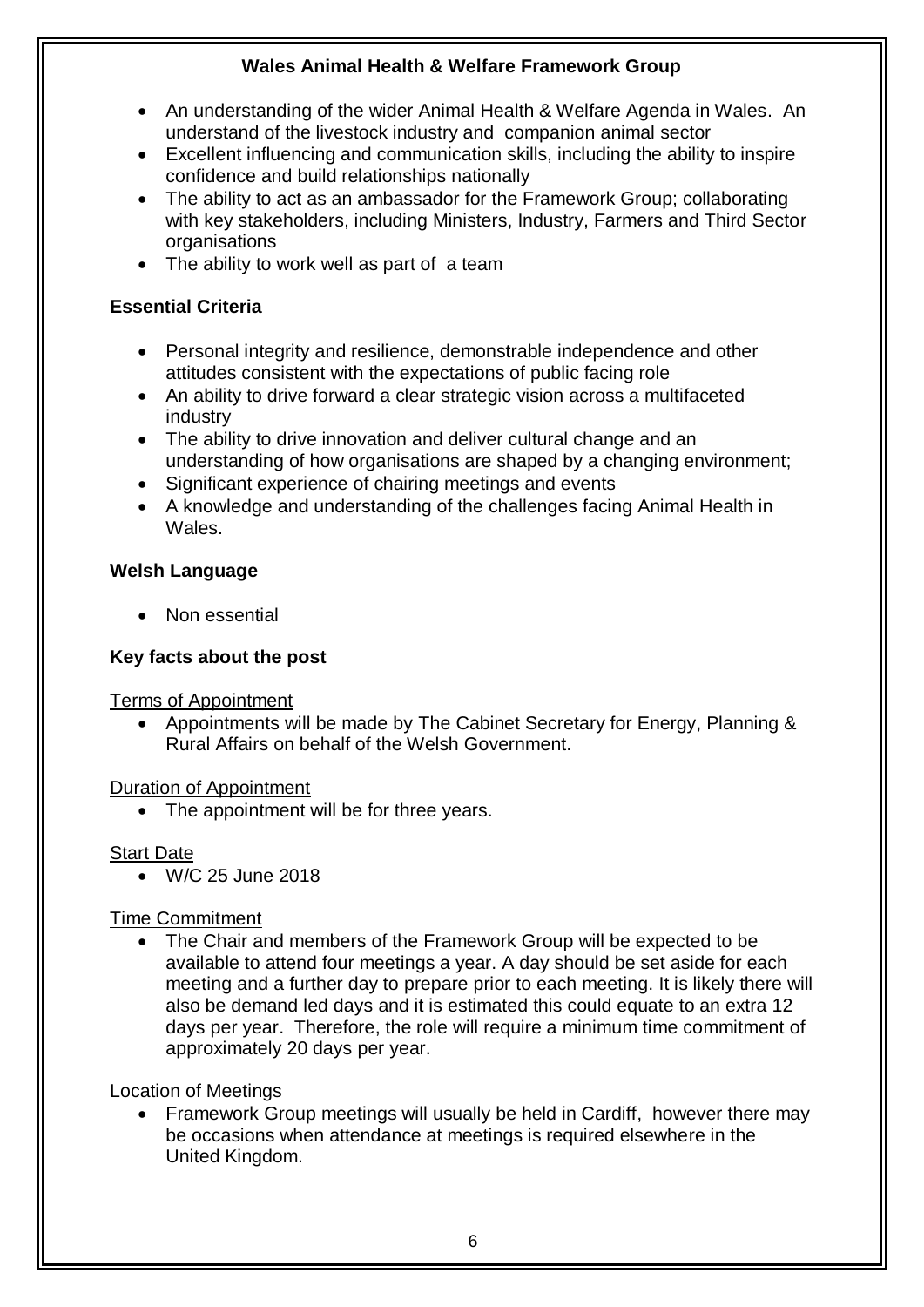#### **Remuneration**

- The post is remunerated at £114 per day and the remuneration will be paid per meeting
- The post of the member will be at £114 per day. Members are regarded as holders of an office for tax and National Insurance purposes. Fees payable will, as a result, be chargeable to tax under Section 62 of the Income Tax Earnings and Pensions Act 2003 and subject to Class 1 National Insurance contributions. These liabilities will be deducted via the Welsh Government payroll system and the net fee paid to the office holder.

### Expenses

 Travel and subsistence expenses you incur in attending Wales Animal Health & Welfare Framework Group meetings or on visits on behalf of the Wales Animal Health & Welfare Framework Group will be reimbursed by Welsh Government within the recognised limits. Claims for reimbursement should be made to Professor Christianne Glossop, the Chief Veterinary Officer, Wales.

#### **Eligibility**

- Applicants should be persons who conduct themselves at all times in a manner which will maintain public confidence. In particular, applicants are required to declare whether they are aware of anything in their private or professional life that would be an embarrassment to themselves or to the Welsh Government if it became known in the event of appointment.
- Applicants should also note that being a member of Wales Animal Health & Welfare Framework Group is a disqualifying post for membership of the National Assembly for Wales under the National Assembly for Wales (Disqualification) order 2015.] <http://www.legislation.gov.uk/uksi/2015/1536/contents/made>

### Conflict of Interests

- You will be asked to declare any private interests which may, or may be perceived to, conflict with the role and responsibilities as Chair of Wales Animal Health & Welfare Framework Group, including any business interests and positions of authority outside of the role.
- Any conflicts of interest will be explored at interview. If appointed, you will also be required to declare these interests on a register which is available to the public.

### Standards in public life

 You will be expected to demonstrate high standards of corporate and personal conduct. All successful candidates will be asked to subscribe to the Code of Conduct for Board Members of Public Bodies, you can access this document at:

[http://www.bl.uk/aboutus/governance/blboard/Board%20Code%20of%20Practi](http://www.bl.uk/aboutus/governance/blboard/Board%20Code%20of%20Practice%202011.pdf) [ce%202011.pdf](http://www.bl.uk/aboutus/governance/blboard/Board%20Code%20of%20Practice%202011.pdf)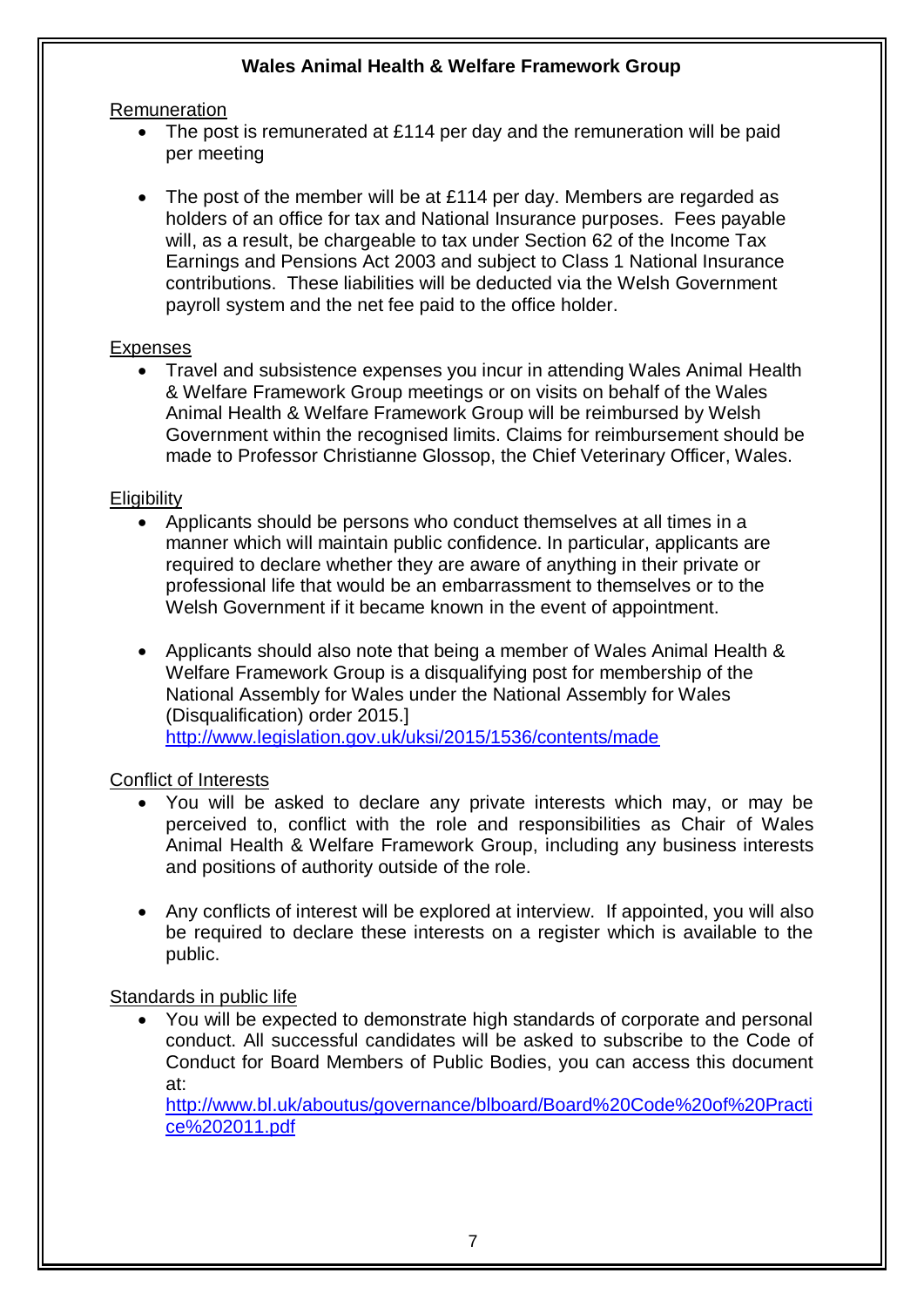#### **Annex B**

### **Background**

The Wales Animal Health and Welfare Framework Group was set up to support the development and implementation of the *Achieving High Standards Together – A Framework for Animal Health and Welfare in Wales*. As part of this pivotal role, it will ensure that there is a recognised link between the Welsh Government, livestock keepers, other animal owners and industry representatives, covering the whole spectrum of animal health & welfare issues.

The Wales Animal Health and Welfare Framework sets out our plan for continuing and lasting improvements in standards of animal health and welfare for kept animals, whilst also helping to protect public health and making a contribution to the economy and the environment.

The overarching objectives of the Framework are to build on the progress made in Wales to raise standards of animal health and welfare by:

- using an approach focussed on delivery to achieve shared outcomes
- working in partnership to develop a robust monitoring and evaluation framework, underpinned by a strong evidence base.

The long term vision for animal health and welfare in Wales is described through five strategic outcomes:

- Wales has healthy productive animals.
- Animals in Wales have a good quality of life
- People trust and have confidence in the way food is produced and the way public health is protected.
- Wales has a thriving rural economy.
- Wales has a high quality environment.

### **Role**

The Group appointed by the Minister for Natural Resources and Food in June 2014 serves as an advisory and consultative role rather than a decision-making one. The Group does not have the autonomy to make decisions on how funding will be allocated, sign off Service Level Agreements with delivery bodies, approve contingency plans or approve submissions. Members will serve in an individual capacity and not represent any organisations. Members will not be entitled to nominate alternates to attend in their absence.

The Group consists of experts who advise the Welsh Government on the whole spectrum of animal health & welfare issues.

The appointed panel members are from a range of backgrounds. They have been appointed to ensure that the views of livestock keepers, animal owners and the veterinary profession are reflected in the framework.

The Groups responsibilities include:

- raise and consider new issues which could potentially impact on achieving the strategic outcomes within the Wales Animal Health and Welfare Framework
- consider delivery of outcomes and priorities, especially important in current and future climate of pressurised resources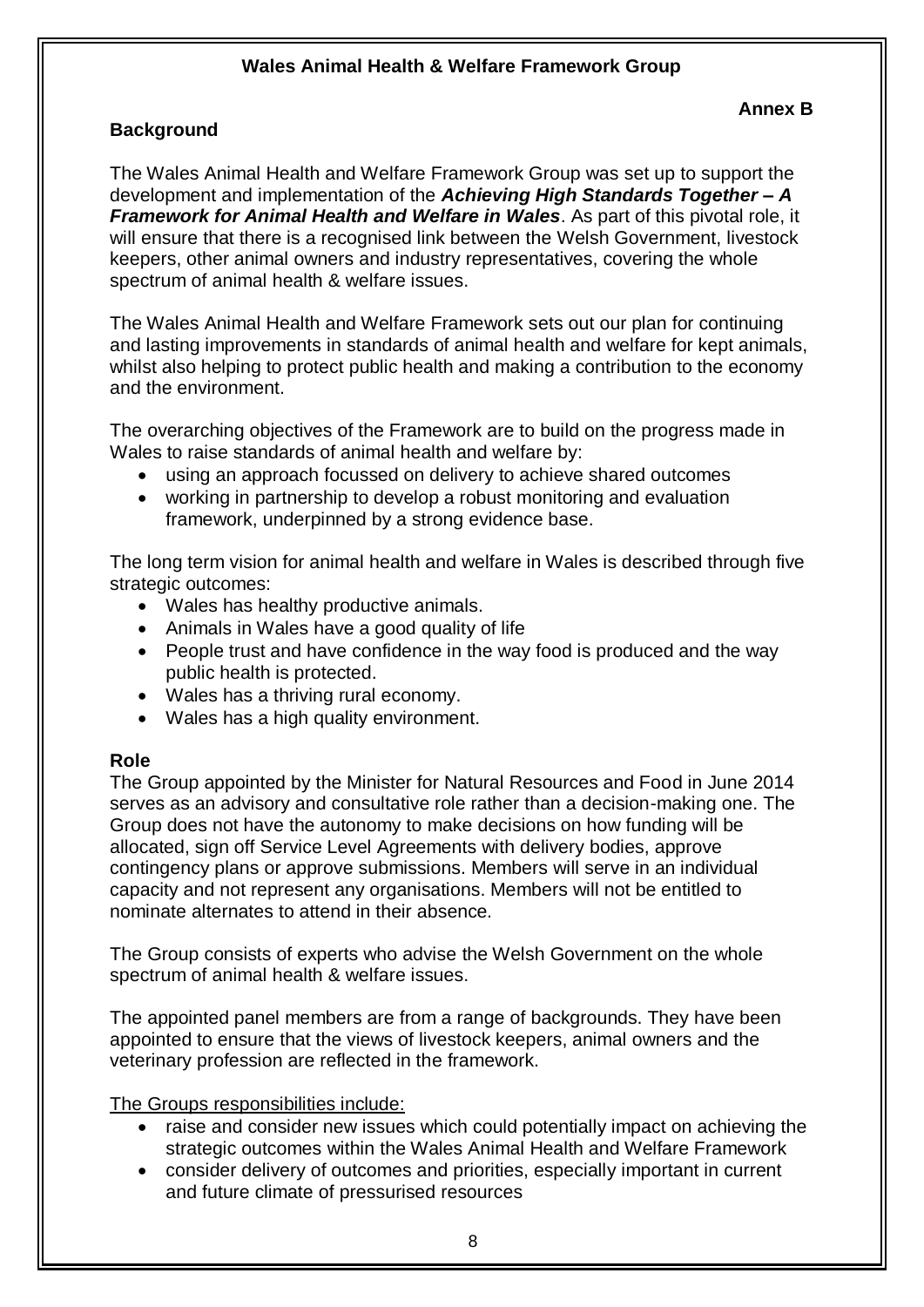- challenge new and emerging policy
- liaise with and gain information from industry to better inform decisions
- ensure continuous reviews of progress, identify, deliver and where required facilitate improvements and projects
- facilitate and streamline communication of key messages & flow of information as part of a broader communications strategy
- establish and maintain links to industry organisations and representative groups, the wider agricultural and rural economy as well as to areas such as human health, education, tackling poverty etc
- perform a representative role members can act as spokespeople on animal health & welfare issues

The Groups Priorities are:

- Animal Health Planning
- Anthelmintic Resistance
- Antimicrobial Resistance
- Biosecurity
- Bovine Viral Diarrhoea
- Engagement with the Welfare Sector (Equine and Companion Animals)
- Increased Collaboration and Partnership Working
- Sheep Scab
- Sheep Lameness

### **Support**

The Secretariat for the Group will be provided by the Welsh Government's Office of the Chief Veterinary Office.

# **Reporting**

An annual Delivery Plan will be produced and published setting out the Groups priorities and work going forward.

Minutes of the meetings are public documents and are available on the Internet at: [www.wales.gov.uk/ahwstrategy](http://www.wales.gov.uk/ahwstrategy)

# **Monitoring & Evaluation**

Implementation through the Framework will be measured through a range of approaches to ensure that there is clear accountability and an effective approach in place to measure progress and delivery.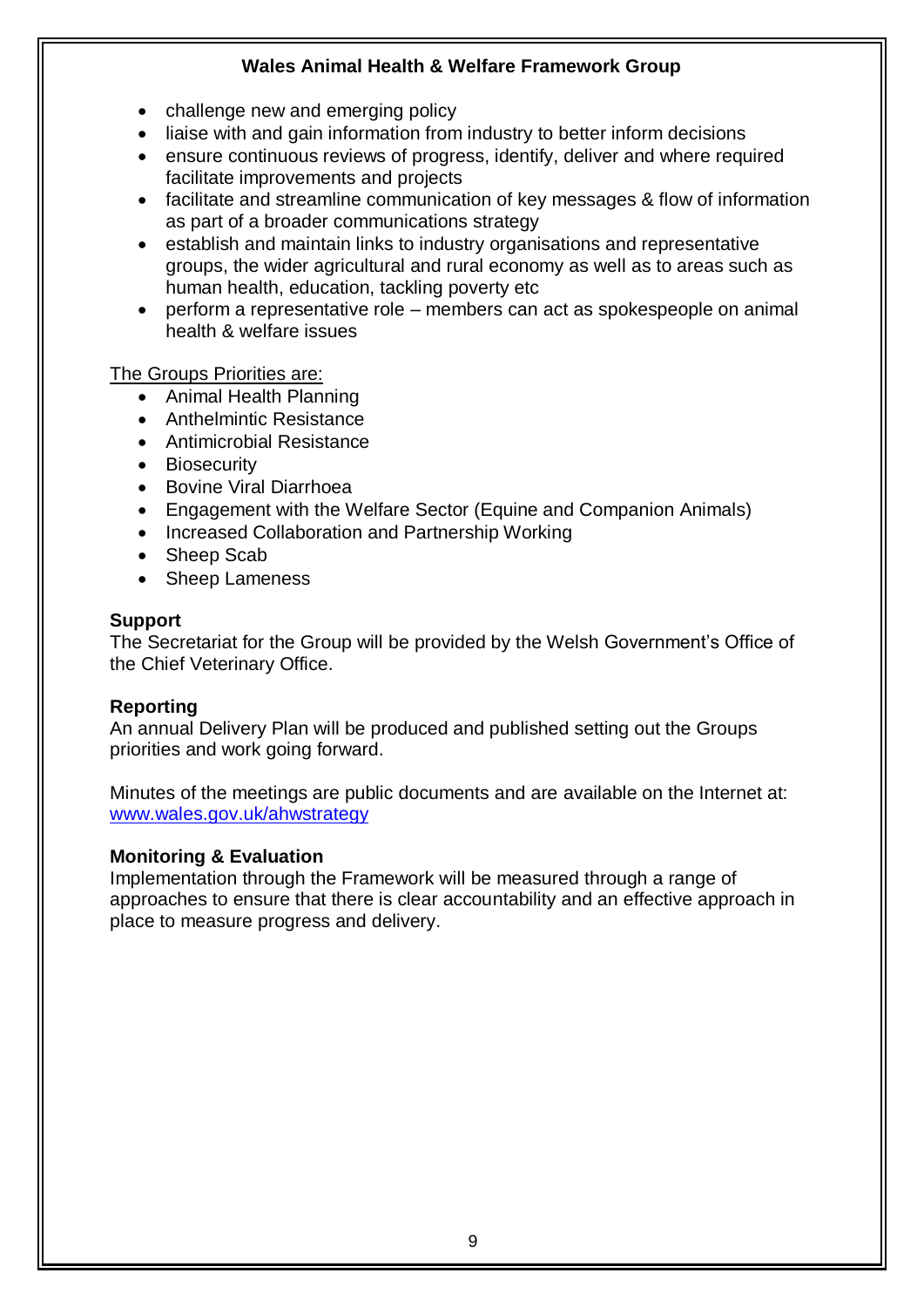#### **Annex C**

#### **The selection process**

The interview panel will assess candidates' CVs and personal statements to determine who it believes best meet the criteria for the role, and who will be invited to interview. The panel will rely only on the information you provide in your CV and statement to assess whether you have the skills and experience required. Please ensure that you provide evidence to support how you meet all of the essential criteria.

The selection panel will be chaired by Christianne Glossop, Chief Veterinary Officer and Paul Critchley, Head of Animal Health & Welfare Framework, Finance and Strategy Team, with Richard Bowen, Director Food Standard Agency, Wales, as an Independent Panel Member.

Your application may be "long-listed", subject to the volume of applications received, before it is passed to the shortlisting panel for consideration. You should be aware that in this situation, your application might not be considered in full by all of the panel.

The panel will select for interview only the strongest applicants who it feels have demonstrated that they best meet the criteria set out in the person specification. However, if you have applied under the guaranteed interview scheme and you meet the minimum essential criteria for the post, then you will also be invited for interview.

If you are invited to interview and if the interview date is not already provided in this information pack, we will aim to provide you with as much notice as we can of the interview date. If you are unable to make the arranged interview date, we will endeavour to re-arrange it but it might not be possible due to time constraints within the appointment timetable or selection panel availability.

You will receive email communication from the Appoint system to let you know whether or not you have been invited to be interviewed. It is our intention that interviews will take place in the Welsh Government, Cathays Park, Cardiff, CF10 3NQ.

If invited to interview, the panel will question you about your skills and experience, asking specific questions to assess whether you meet the criteria set out for the post.

Candidates who the panel believe are 'appointable', will be recommended to the responsible Cabinet Secretary who will make the final decision. The Cabinet Secretary may choose to meet with one or more appointable candidates before making a decision.

If you are successful, you will receive a letter appointing you as chair of the Wales Animal Health & Welfare Framework Group, which will confirm the terms on which the appointment is offered.

If you are unsuccessful at interview, you will be notified by the Welsh Government. We appreciate it takes a lot of time and effort to apply for roles and that feedback is a